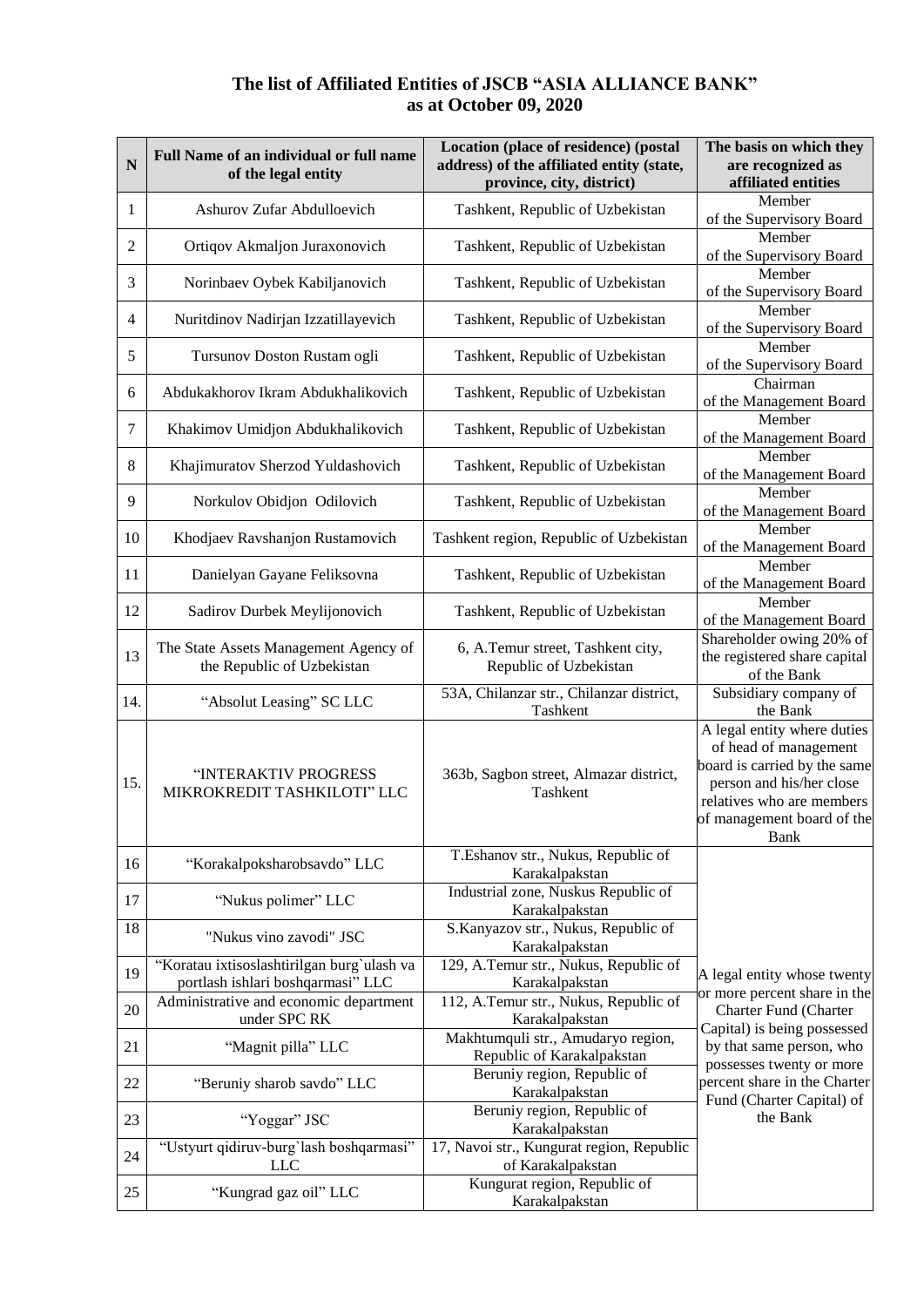| 26              | "Kungrad sharob savdo" LLC                | Arbashi, Nukus region, Republic of                           |
|-----------------|-------------------------------------------|--------------------------------------------------------------|
|                 |                                           | Karakalpakstan                                               |
| 27              | "Turtkul sharob savdo" LLC                | Turtkul region, Republic of Karakalpakstan                   |
| 28              |                                           | 35, Palvanov str., Khojeyli region,                          |
|                 | "Turon xojeyli" JSC                       | Republic of Karakalpakstan                                   |
|                 |                                           | Ellikkal'a region, Republic of                               |
| 29              | "Ellikkal'asharobsavdo" LLC               | Karakalpakstan                                               |
|                 |                                           | Tantashev str., Tahiatash, Republic of                       |
| 30              | "Tahiatash Issiqlik tarmoqlari" LLC       | Karakalpakstan                                               |
|                 |                                           | Khojeyli str., Tahiatash, Republic of                        |
| 31              | "Tahiatash shahar sharob savdo" LLC       | Karakalpakstan                                               |
|                 |                                           | 35, A.Yuldashev str., Andijan, Andijan                       |
| 32              | "ANDIJONENERGOQURILISH" JSC               | region                                                       |
| 33              | "Kengashlar uyi dereksiyasi" SUE          | 126, Navoi str., Andijan, Andijan region                     |
| 34              | "Andijonneft" JSC                         | 97, Navoi str., Andijan, Andijan region                      |
| 35              | "Andijon tajriba-sinov zavodi" JSC        |                                                              |
|                 |                                           | 87, Navoi str., Andijan, Andijan region                      |
| 36              | "Andijon agropilla" LLC                   | 79, Muhitdinov str., Andijan, Andijan                        |
|                 |                                           | region                                                       |
| 37              | "Andijon sharob savdo" LLC                | 25, Chinobod str., Andijan, Andijan region                   |
| 38              | "Andijon biokimyo zavodi" JSC             | 12, Bobir str., Andijan, Andijan region                      |
| $\overline{39}$ | "Andijon yog-moy" JSC                     | 14, Fitrat str., Andijan, Andijan region                     |
| 40              | "Vodiy mirishkori agrofirmasi" LLC        | 7, Vodiy str., Andijan, Andijan region                       |
| 41              | "Baliqchi tuman sharob savdo" LLC         | Baliqchi district, Andijan region                            |
| 42              | "Kurgontepa sharob savdo" LLC             | 52, Istiqlol str., Kurgontepa district,                      |
|                 |                                           | Andijan region                                               |
| 43              | "Oltin shingil agrofirmasi" LLC           | 12, Yakubov str., Asaka district, Andijan                    |
|                 |                                           | region                                                       |
| 44              | "Asaka yog" JSC                           | Asaka district, Andijan region                               |
| 45              | "Andijonneftgatqududqta`mirlash" LLC      | 43, Polvontoshbobur str., Marhamat                           |
|                 |                                           | district, Andijan region                                     |
| 46              | "Shahrihon sharob savdo" LLC              | Shahrihon district, Andijan region                           |
|                 |                                           | M.Ishonov str., Pakhtaobod district,                         |
| 47              | "Qoradaryo sharob savdo" LLC              | Andijan region                                               |
| 48              | "Uzum sharob eksport" LLC                 | Khojaobod district, Andijan region                           |
|                 | "Xojaobod texnologik transport            |                                                              |
| 49              | boshqarmasi" JSC                          | Bolaqboshi district, Andijan region                          |
|                 |                                           | 9, I.Muminov str., Bukhara, Bukhara                          |
|                 |                                           |                                                              |
| 50              | "Buxoro professional futbol klubi" LLC    |                                                              |
|                 |                                           | region                                                       |
| 51              | "Buxoro biznes inkubator o'quv markazi"   | 5, K.Murtazov str., Bukhara, Bukhara                         |
|                 | <b>SE</b>                                 | region                                                       |
| 52              | "Buxoroenergomarkaz" JSC                  | 5, Alpamish str., Bukhara, Bukhara region                    |
| 53              | "Buxorogazsanoatqurilish" JSC             | Zulfi str., Bukhara, Bukhara region                          |
| 54              | "Buxoro shahar sharob savdo" LLC          | 23, Olamor str., Bukhara, Bukhara region                     |
| 55              | "Neftgazqurilishta'mir LLC                | Bukhara, Bukhara region                                      |
| 56              | "Davlat aktivlarini boshqarish huzuridagi | Bukhara, Bukhara region                                      |
|                 | bin ova inshootlardan foydalanish" SE     |                                                              |
| 57              | "Buxoro ta'mirlash mexanika zavodi" JSC   | Bukhara, Bukhara region                                      |
| 58              | "Neftgaztadqiqot" JSC                     | I.Karimov str., Bukhara, Bukhara region                      |
| 59              | "Kogon yog-ekstaksiya zavodi" JSC         | Kogon, Bukhara region                                        |
| 60              | "Buxoroneftgazavtonaql" JSC               | 4, Amirabad Kurgan str., Bukhara region                      |
| 61              | "Buxoro agro frukt" LLC                   | Bukhara district, Bukhara region                             |
| 62              | "Shofrikon uzum" LLC                      | Bukhara district, Bukhara region                             |
| 63              | "Yevrostar" LLC                           | Jondor district, Bukhara region                              |
|                 |                                           | Pakhtakor str., Jondor district, Bukhara                     |
| 64              | "Buxoroagromirimpeks" LLC                 | region                                                       |
| 65              | "Buxoroparranda" JSC                      | Dashtobod, Kogon district, Bukhara region                    |
|                 |                                           | Qarshi highway, Qorovulbozor district,                       |
| 66              | "O`zparavtotrans" JSC                     | Bukhara region                                               |
| 67              |                                           | Qorovulbozor district, Bukhara region                        |
|                 | "O`zpartamponaj" JSC                      |                                                              |
| 68<br>69        | "Buxoroneftgazparmalash" JSC              | Qorovulbozor district, Bukhara region                        |
|                 | "O'zparqurilish" JSC                      | Qorovulbozor district, Bukhara region                        |
| 70              | "O`zparta'minot" JSC                      | 20, S.Rahimov str., Qorovulbozor district,<br>Bukhara region |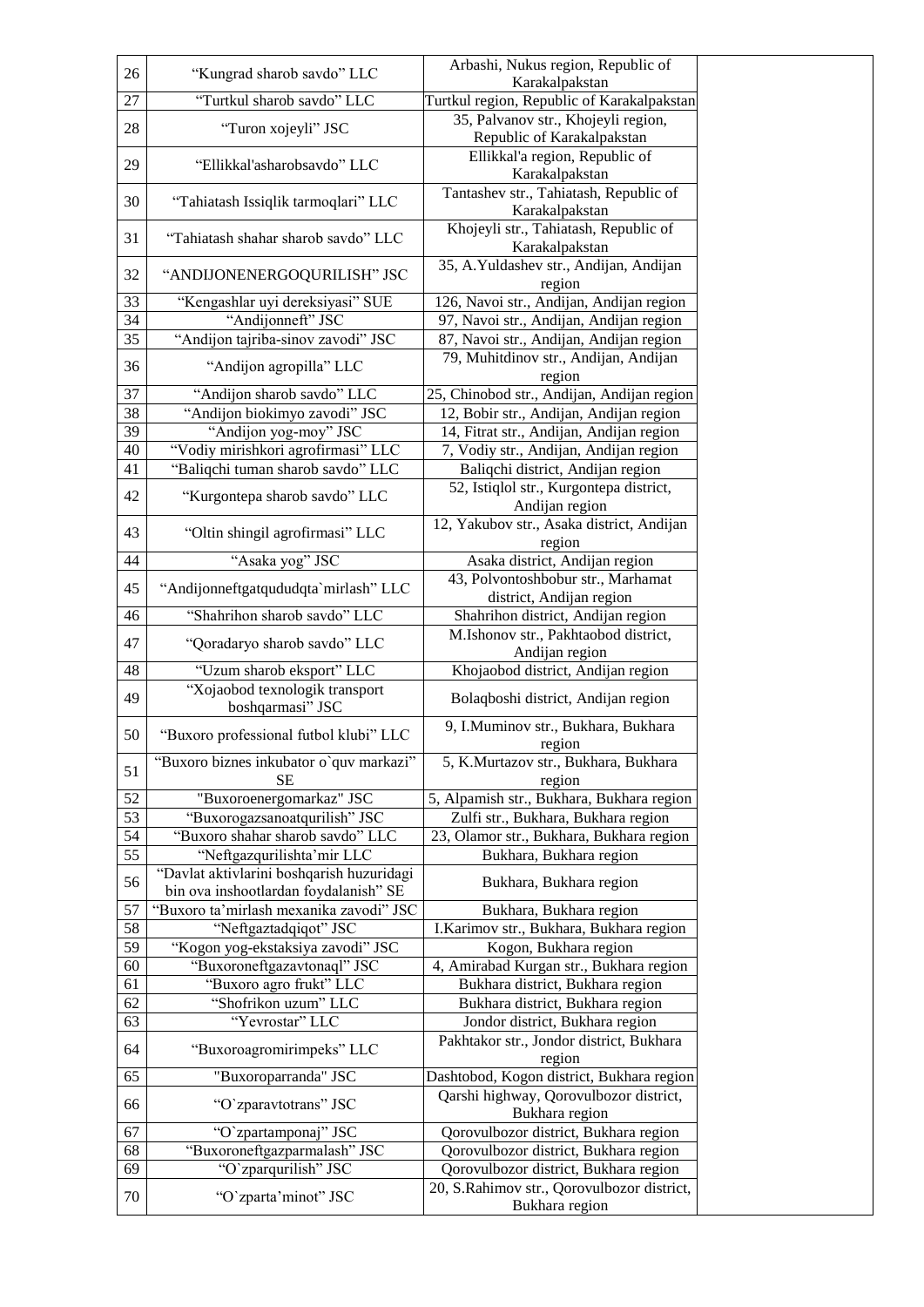| 71               | "Olot neft va gaz qidiruv ekspeditsiyasi"                                      | E.Toshpulotov str., Olat district, Bukhara     |
|------------------|--------------------------------------------------------------------------------|------------------------------------------------|
|                  | <b>LLC</b>                                                                     | region<br>Yangibazar, Peshku district, Bukhara |
| 72               | "Peshku tuman sharob savdo" LLC                                                | region                                         |
| 73               | "Gazli yo'l qurilish ta'mirlash" LLC                                           | Romitan district, Bukhara region               |
| 74               | "Gijduvon sharob savdo" LLC                                                    | Gijduvon district, Bukhara region              |
| $\overline{75}$  | "Buxoropaxtatrans" LLC                                                         | Gijduvon district, Bukhara region              |
| $\overline{76}$  | "JIZZAX AGROSERVIS MTP" LLC                                                    | 3, Lavrentyev str., Jizzakh, Jizzakh region    |
| 77               | "Jizzax yo'l qurish-ta'mirlash" LLC                                            | 14, Tashkent str., Jizzakh, Jizzakh region     |
| 78               | "JIZZAX PLASTMASSA" JSC                                                        | 14, Tashkent str., Jizzakh, Jizzakh region     |
| 79               | "Jizzax issiqlik energo qurilish" LLC                                          | Industrial zone, Jizzakh, Jizzakh region       |
| 80               | "BO'STON OLAMI" LLC JV                                                         | Industrial zone, Jizzakh, Jizzakh region       |
| 81               | "Yorqin Chiroqlar" LLC JV                                                      | Industrial zone, Jizzakh, Jizzakh region       |
| 82               | "Nurli don" LLC                                                                | Dostlik district, Jizzakh region               |
| 83               | «Dostlik sharob savdo» LLC                                                     | Pakhtakor district, Jizzakh region.            |
| 84               | "Baxmalagrosilver" LLC                                                         | Tongotar town, bahmal district, Jizzakh        |
|                  |                                                                                | region                                         |
| 85               | "Gallaorol agroteks gold" LLC                                                  | Gallaorol district, Jizzakh region             |
| 86               | "Yangiobod uzumchilik o'quv markazi"<br><b>LLC</b>                             | Yangiobod district, Jizzakh region             |
| 87               | "Grappa" LLC                                                                   | Yangiobod district, Jizzakh region             |
|                  | "Viloyat kooperatsiya qurilish materiallar                                     |                                                |
| 88               | ta'minot" LLC                                                                  | Karshi, Kashkadarya region                     |
| 89               | "Qashqadaryoyo'lta'minot" LLC                                                  | Shayhali, Karshi, Kashkadarya region           |
| 90               | "Qarshi sanitar tozalash" LLC                                                  | 325, Nasaf, Karshi, Kashkadarya region         |
|                  | "Zax suvdan ekologik va muxandislik                                            |                                                |
| 91               | inshootlarini ximoyalash                                                       | 282, Nasaf, Karshi, Kashkadarya region         |
|                  | Qashvilkommundrenaj" LLC                                                       |                                                |
| 92               | "Temir yo'l transporti va qurilish                                             | Beshkent, Karshi, Kashkadarya region           |
|                  | birlashmasi" SUE                                                               |                                                |
| 93               | "Qarshi yog'-ekstraktsiya" JSC                                                 | 1, A.Navoiy, Karshi, Kashkadarya region        |
| 94               | "Qashqadaryo viloyat uy-joylarga davlat<br>orderlari va ma'lumotnomalar berish |                                                |
|                  | markazi" LLC                                                                   | 43, A.Temur, Karshi, Kashkadarya region        |
| 95               | "Davr Temir-Beton Servis" LLC                                                  | Karshi, Kashkadarya region                     |
|                  |                                                                                | 5, Mustaqillik str., Karshi, Kashkadarya       |
| 96               | "Nasaf professional futbol klubi" LLC                                          | region                                         |
|                  |                                                                                | 16, Koson tosh yuli str., Karshi,              |
| 97               | "Qashqadaryo texnologik transport" JSC                                         | Kashkadarya region                             |
|                  |                                                                                | 22, Mustaqillik str., Karshi, Kashkadarya      |
| 98               | "Qashqadaryo sporti gazetasi" LLC                                              | region                                         |
| 99               | "Sho'rtan professional futbol klubi" LLC                                       | Shurtan hotel, Karshi, Kashkadarya region      |
| 100              | "Mebellar uyi" LLC                                                             | Nasaf str., Karshi, Kashkadarya region         |
| 101              | "Minora qurish ekspeditsiyasi" JSC                                             | Koson highway 8 km 1, Karshi,                  |
|                  |                                                                                | Kashkadarya region                             |
| 102              | "Qashqadaryo parmalash ishlari" JSC                                            | Karshi, Kashkadarya region                     |
| 103              | "Texnik ta'minlash va butlash" LLC                                             | 7, Sohibkor str., Karshi, Kashkadarya          |
|                  |                                                                                | region                                         |
| 104              | "Qashqadaryo neft gaz qurilish ta'mirlash"<br><b>JSC</b>                       | 2, Jayhun str., Karshi, Kashkadarya region     |
| $\overline{105}$ | "Shaxrisabz vino-aroq" JSC                                                     | Shakhrisabz, Kashkadarya region                |
| 106              | "XISORGEOLOGIYA" SUE                                                           | Shakhrisabz, Kashkadarya region                |
|                  |                                                                                | Shurtan, Guzar district, Kashkadarya           |
| 107              | Kashkadaryonyeftgazishchita'minot" JSC                                         | region                                         |
|                  |                                                                                | Obihayot village, Guzar district,              |
| 108              | "Pachkamar Yuksalish" LLC                                                      | Kashkadarya region                             |
|                  |                                                                                | Guzar village, Guzar district, Kashkadarya     |
| 109              | "Ko'prik yo'l qurilish boshqarmasi" LLC                                        | region                                         |
| 110              | "Yuqori Beshkent Tayyorlov Savdo" LLC                                          | Beshkent, Karshi district, Kashkadarya         |
|                  |                                                                                | region                                         |
| 111              | "Qashqadaryonyeftgazsanoatqurilish' JSC                                        | Navruz village, Karshi district,               |
|                  |                                                                                | Kashkadarya region                             |
| 112              | "Koson yog'-ekstraksiya" JSC                                                   | Koson district, Kashkadarya region             |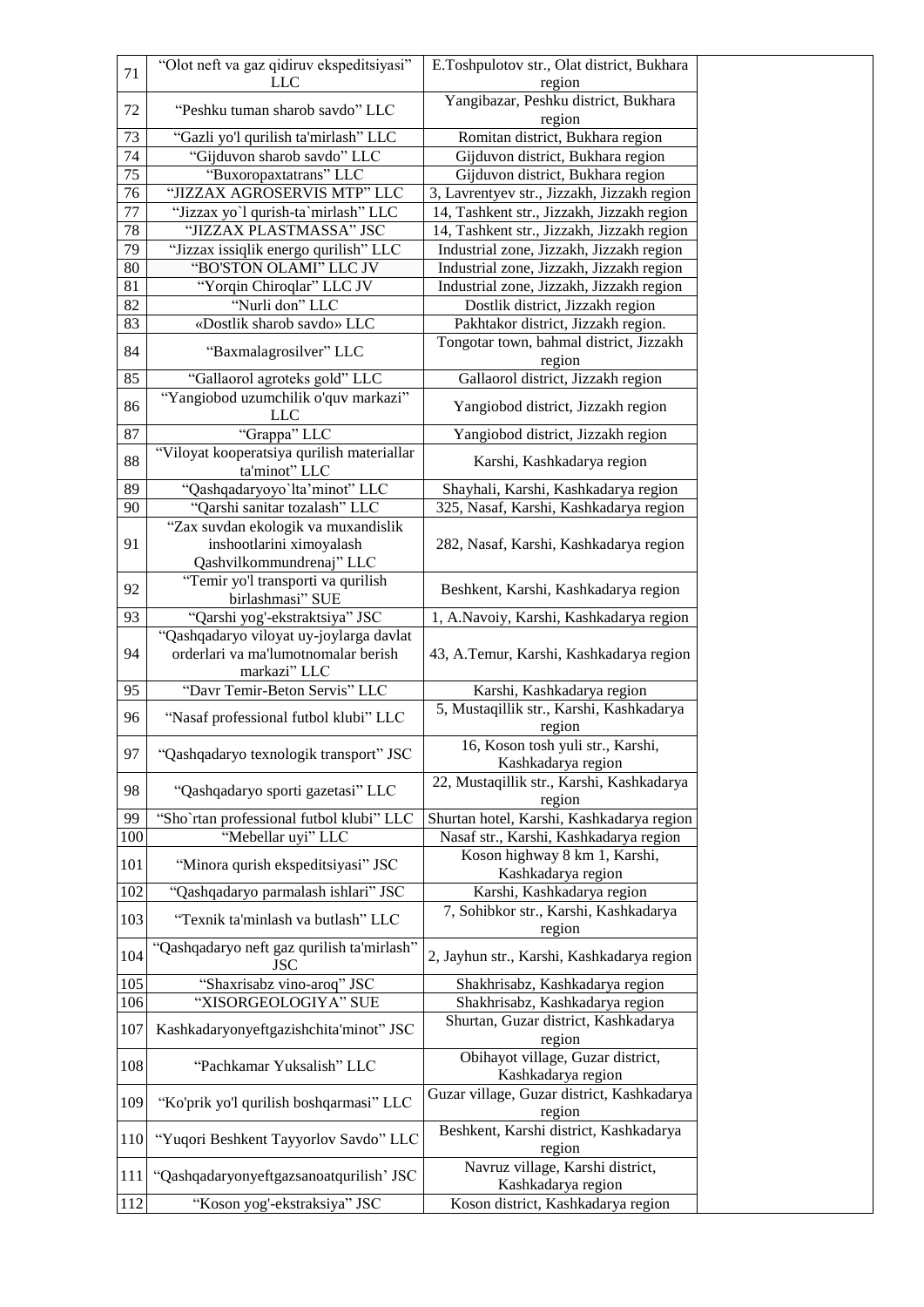| 113 | "Koson neft gaz qidiruv ekspedisiyasi"                    | 103, Mustaqillik str., Koson district,                      |
|-----|-----------------------------------------------------------|-------------------------------------------------------------|
|     | LLC                                                       | Kashkadarya region                                          |
| 114 | "Koson maxsus mexanizatsiyalashgan"                       | 2, Bukhara str., Koson district,                            |
|     | <b>LLC</b>                                                | Kashkadarya region                                          |
| 115 | "Neft va gaz quduqlarini sinash" JSC                      | Koson district, Kashkadarya region                          |
| 116 | "Qamashi tumanlararo" LLC                                 | Kamashi district, Kashkadarya region                        |
| 117 | "DUGMA SAVDO" LLC                                         | Pompuk village, Mirishkor district,                         |
|     |                                                           | Kashkadarya region                                          |
| 118 | "Mash'al professional futbol klubi" LLC                   | Mustaqillik str., Muborak district,<br>Kashkadarya region   |
| 119 | "Muborak uy joylardan foydalanish ko'p<br>tarmoqli" LLC   | Muborak district, Kashkadarya region                        |
| 120 | "Muborakneftgazmontaj" JSC                                | Muborak district, Kashkadarya region                        |
| 121 | "Neft va gaz ishlab chiqarishni ta'mirlash"<br><b>JSC</b> | Muborak district, Kashkadarya region                        |
| 122 | "Muborakneftgaztrans" JSC                                 | Muborak district, Kashkadarya region                        |
| 123 | "Muborakteks" LLC                                         | Muborak district, Kashkadarya region                        |
| 124 | "Ming quruvchi" LLC                                       | Muborak district, Kashkadarya region                        |
|     |                                                           | Industrial zone, Muborak district,                          |
| 125 | "Muborak eko hayot" LLC                                   | Kashkadarya region                                          |
|     | "Talimarjon shaxar kommunal xizmat                        | Tolimarjon, Nishon district, Kashkadarya                    |
| 126 | ko'rsatish korxonasi" LLC                                 | region                                                      |
| 127 | "Nishon tayyorlov savdo" LLC                              | Nishon district, Kashkadarya region                         |
| 128 | "Nuriston diyori" LLC                                     | Nishon district, Kashkadarya region                         |
| 129 | "Nuriston rizq nasibasi" LLC                              | Nishon district, Kashkadarya region                         |
| 130 | "Cho'l parrandasi" LLC                                    | Nishon district, Kashkadarya region                         |
| 131 | "Nishon tuman sharob savdo" LLC                           | Nishon district, Kashkadarya region                         |
| 132 | "Qarshienergota'mir" LLC                                  | Nishon district, Kashkadarya region                         |
| 133 | "Tayyorlov savdo" LLC                                     | Kasbi district, Kashkadarya region                          |
| 134 | "Stomatologiya poliklinikasi" SUE                         | Kasbi district, Kashkadarya region                          |
|     |                                                           | Kukdala village, Chiroqchi district,                        |
| 135 | "Ko'kdalasavdo" LLC                                       | Kashkadarya region                                          |
| 136 | "Shaxrisabz noz-ne'matlar" LLC                            | Muminobod, Shakrisabz district,<br>Kashkadarya region       |
| 137 | "Miraki ochiq savdo" LLC                                  | 5, Furqat str., Shakhrisabz district,<br>Kashkadarya region |
| 138 | "Uzagro Elektron" LLC                                     | Alaqarga village, Yakkabog district,<br>Kashkadarya region  |
| 139 | "Yakkabog' uzum servis" LLC                               | Yakkabog district, Kashkadarya region                       |
|     |                                                           | Alaqarga village, Yakkabog district,                        |
| 140 | "Davr sharob" LLC                                         | Kashkadarya region                                          |
|     |                                                           | Alaqarga village, Yakkabog district,                        |
| 141 | "Yakkabog' sharob konserva" LLC                           | Kashkadarya region                                          |
| 142 | "Yakkabog' meva" LLC                                      | Yakkabog district, Kashkadarya region                       |
| 143 | "Original gold garden" LLC                                | Yakkabog district, Kashkadarya region                       |
| 144 | "Chorraxa muz meva" LLC                                   | Yakkabog district, Kashkadarya region                       |
| 145 | "Yakkabog' sharob savdo" LLC                              | Yakkabog district, Kashkadarya region                       |
|     | "Yuldoshev Ziyaviddin Egamberdievich"                     |                                                             |
| 146 | LLC                                                       | Yakkabog district, Kashkadarya region                       |
| 147 | "Qirq chinor mevasi" LLC                                  | Kenguzar village, Yakkabog district,<br>Kashkadarya region  |
| 148 | "Istiqlol g'unchalari yoshlar va o'smirlar                | Qorabuloq village, Kenguzar village,                        |
|     | sog'lomlashtirish oromgohi" SUE                           | Yakkabog district, Kashkadarya region                       |
| 149 | "Kitob uzum servis" LLC                                   | Kitob district, Kashkadarya region                          |
| 150 | "KITOB AVTO YO'L" LLC                                     | Tupchoq village, Kitob district,<br>Kashkadarya region      |
| 151 | "Tupchoq uzumzorlari" LLC                                 | Tupchoq village, Kitob district,<br>Kashkadarya region      |
| 152 | "Kitob Sharob Savdo" LLC                                  | 1 Kaata yo'l, Kitob district, Kashkadarya<br>region         |
| 153 | "Kontinent-n-yog-moy" LLC                                 | 77, Ayniy str., Navoiy, Navoiy region                       |
| 154 | "NAVOIYAZOT" JSC                                          | 5, Navoiy str., Novoiy, Navoiy region                       |
| 155 | NAVOIY SAVDO KOMPLYEKSI" JSC                              | 17 microdistrict, Novoiy, Navoiy region                     |
|     |                                                           |                                                             |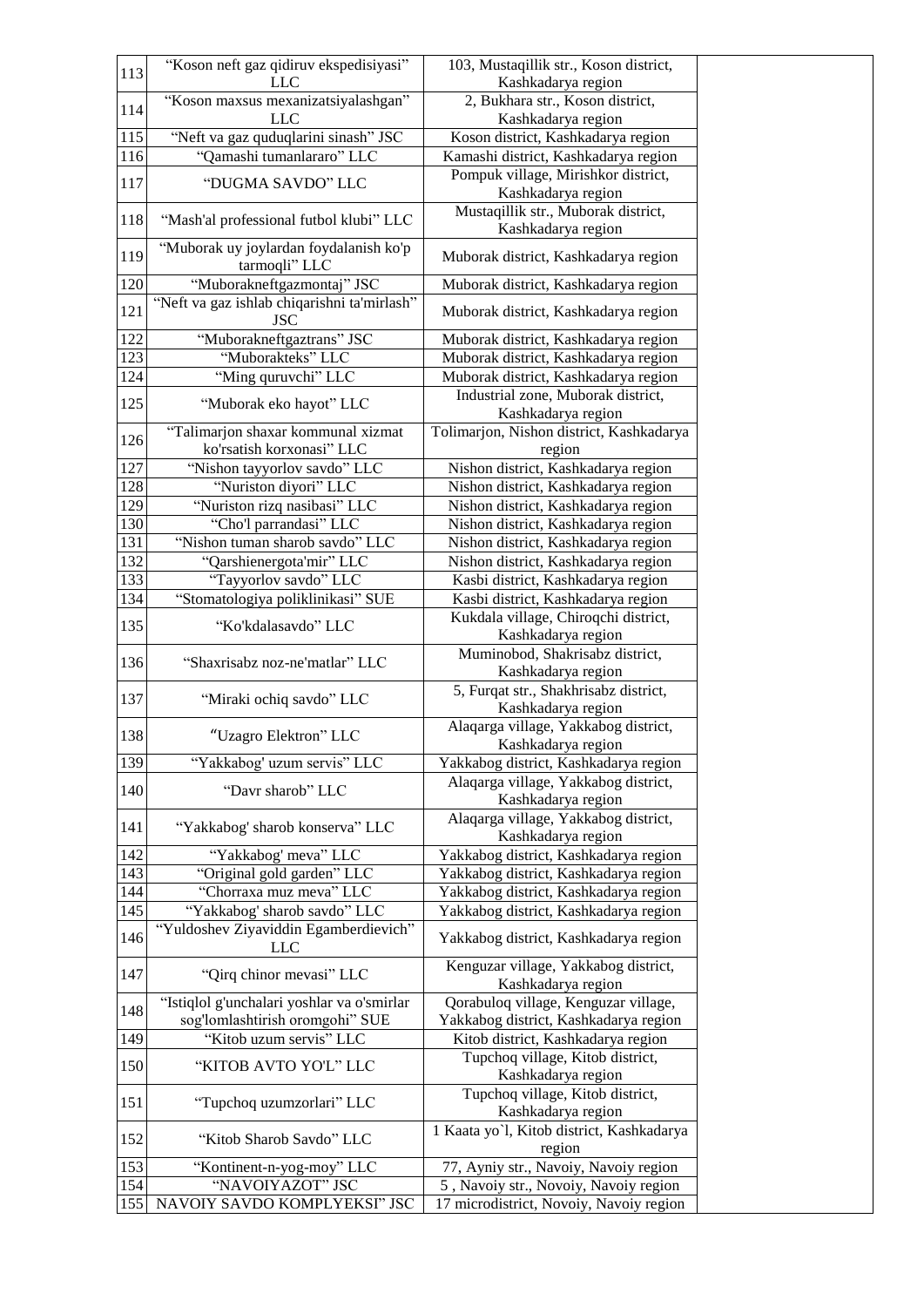| 156 | "Novoiy" JV JSC                                              | 3, Sputnik, Novoiy, Navoiy region                                    |
|-----|--------------------------------------------------------------|----------------------------------------------------------------------|
| 157 | "QIZILQUMTSEMENT" JSC                                        | Novoiy, Navoiy region                                                |
| 158 | "Navoiy viloyati sharob savdo" LLC                           | Novoiy, Navoiy region                                                |
| 159 | "Zarafshon sharob savdo" LLC                                 | Zarafshan, Navoiy region                                             |
| 160 | "Polietilen quvirlari" LLC                                   | Free economic zone, Malikrabot, Navoiy<br>region                     |
| 161 | "Polipropilen quvurlar" LLC                                  | Free economic zone, Malikrabot, Navoiy<br>region                     |
| 162 | "Navoiy erkin industrial-iqtisodiy zona<br>direktsiyasi" JSC | 4, A.Temur str., Navoiy, Navoiy region                               |
| 163 | "Uzkor layting" LLC                                          | Karmana district, Malikrabot, Navoiy<br>region                       |
| 164 | "Bunyodkor-zafarobod" LLC                                    | 59/1 Zafarabad cottage, Gijduvan district,<br>Bukhara region         |
| 165 | "BENTONIT" LLC                                               | I.Sino brigada, Karmana district, Navoiy<br>region                   |
| 166 | "Xatirchi uzumzori" LLC                                      | Hatirchi district, Navoiy region                                     |
| 167 | "Qiziltepa sharob savdo" LLC                                 | Qiziltepa district, Navoiy region                                    |
| 168 | "Jannatmakon saxovati Agrofirmasi" LLC                       | 12, Uzbekistan str., Qiziltepa, Navoiy<br>region                     |
| 169 | "Vang`ozi agro-eksport" LLC                                  | Vangazi mahalla, Qiziltepa district, Navoiy<br>region                |
| 170 | "Navbahor lochinlari PFK" LLC                                | 1, Sportchilar str., Namangan, Namangan<br>region                    |
| 171 | "Namangandonmahsulotlari" JSC                                | 5, Temiryo'l str., Namangan, Namangan<br>region                      |
| 172 | "Namangan yuk avto" SUE                                      | 5, yangikurgon, Namangan, Namangan<br>region                         |
| 173 | "Namanganagromash" LLC                                       | 97, A.Temur, Namangan, Namangan<br>region                            |
| 174 | "Uzelektroterm" JSC                                          | 3, 8 Mart str., Namangan, Namangan<br>region                         |
| 175 | "Namangan tola tekstil" LLC                                  | 5, Mustaqillikning 5 yilligi, Namangan,<br>Namangan region           |
| 176 | "Kapital agro impeks" LLC                                    | Pop district, Namangan region                                        |
| 177 | "Namangan yo'l qurish-ta'mirlash" SUE                        | 5, Polikovskaya str., Turakurgan district,<br>Namangan region        |
| 178 | "Chortoq ipak qurti urug'i" LLC                              | 1, Yangikurgon str., Kushan village,<br>Namangan region              |
| 179 | "Yangiqurg'on sharob savdo" LLC                              | Navruzabad, Yangikurgon district,<br>Namangan region                 |
| 180 | "Quyoshli yurt uzumi" LLC                                    | Yangikurgon district, Namangan region                                |
| 181 | "Xorvenko nomidagi samarqand vino<br>kombinati" JSC          | Samarkand, Samarkand region                                          |
| 182 | "SINO" JSC                                                   | 270 Spitamen str., Samarkand, Samarkand<br>region                    |
| 183 | "Samarqandmarmar" JSC                                        | 157 Spitamen str., Samarkand, Samarkand<br>region                    |
| 184 | "Samarqand don mahsulotlari" JSC                             | 4, Ziyokor str., Samarkand, Samarkand<br>region                      |
| 185 | "Biznes sentr Samarqand" JSC                                 | 1, Kuk saroy str., Samarkand, Samarkand<br>region                    |
| 186 | "Qishloq elektra qurilish" JSC                               | 7, Buyuk ipak yuli str., Samarkand,<br>Samarkand region              |
| 187 | "Dinamo plus" LLC                                            | 54, M.Ulugbek str., Samarkand,<br>Samarkand region                   |
| 188 | "Kattaqo'rg'on yog'-moy" JSC                                 | Kattak, Kattakurgan district, Samarkand<br>region                    |
| 189 | "Kattaqo'rg'on shahar sharob savdo" LLC                      | 2, Qoradaryo str., Kattak, Kattakurgan<br>district, Samarkand region |
|     | 190 "Kattaqo'rg'on yo'l qurilish-ta'mirlash" LLC             | 68, Bukhara str., Kattakurgan, Samarkand<br>region                   |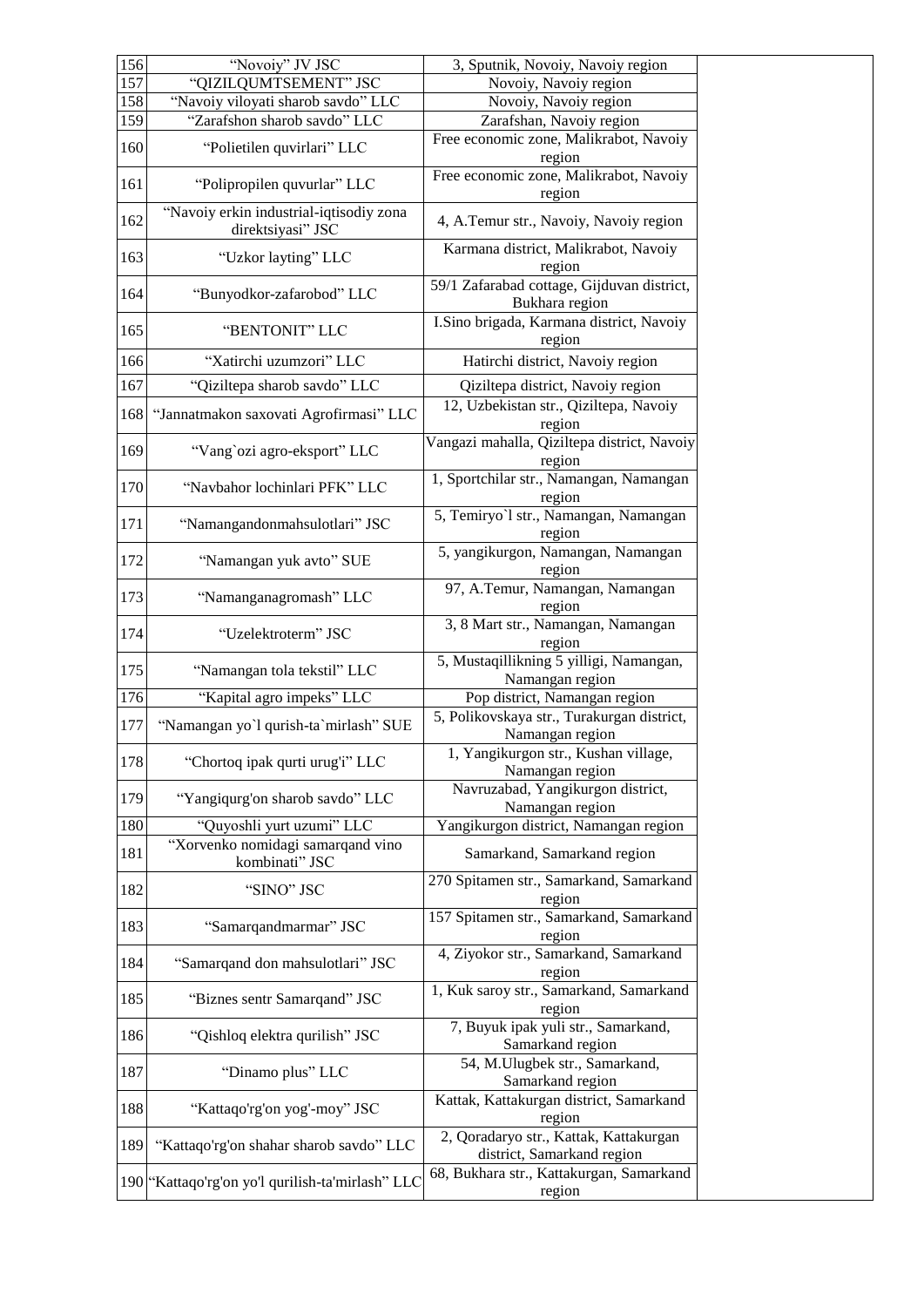| 191 | "Ishtixon sharob savdo" LLC                           | Amir, Temur str., Ishtihon district, Mitan,<br>Samarkand region           |
|-----|-------------------------------------------------------|---------------------------------------------------------------------------|
| 192 |                                                       | Chigatay, Ishtihon district, Chardara,                                    |
|     | Ishtixon meva eksport" LLC                            | Samarkand region                                                          |
| 193 | "Maroqand ohalik uzumlari" LLC                        | Kurli Bolki village, Ishtihon district,<br>Samarkand region               |
| 194 | "Kattaqo'rg'on maska uzum bog'lari" LLC               | Qoradaryo village, Saraykurgan,<br>Kattakurgan district, Samarkand region |
| 195 | "Yangi qo'rg'on paxta tozalash" JSC                   | Yangikuragan, Oqdaryo district,<br>Samarkand region                       |
| 196 | "Charos agro uzumlari" LLC                            | Kushchinor mahalla, Namuna, Samarkand<br>region                           |
| 197 | "Agro meva uzum" LLC                                  | Boshchinor mahalla, Payariq district,<br>Samarkand region                 |
| 198 | "Bulung'ur meva eksport" LLC                          | Yangiobod mahalla, Bulungur Urtabulak<br>district, Samarkand region       |
| 199 | "Samarqand tuman sharob savdo" LLC                    | Huja Ahror Vali-3 mahalla, Samarkand<br>district, Samarkand region        |
| 200 | "Agalk Lomann parranda" JV JSC                        | Oqbuyro, Samarkand district, Samarkand<br>region                          |
| 201 | "Dilkisho sifat" LLC                                  | Kurgancha village, Toyloq district,<br>Samarkand region                   |
| 202 | "Sirdaryo mo'minobod toklari" LLC                     | Kurgancha village, Urgut district,<br>Samarkand region                    |
| 203 | "Urgut zamin soxibkori" LLC                           | Quyiqishloq mahalla, Yangiariq, Urgut<br>district, Samarkand region       |
| 204 | "Surxonmaxsusenergomontaj" LLC                        | Termez, Surkhandarya region                                               |
| 205 | "Surxondaryo oziq-ovqat mollari" JSC                  | Abror Hidoyatov mahalla, Termez,<br>Surkhandarya region                   |
| 206 | "PFK SURXON" LLC                                      | 30, Mirzo Ulugbek district, Tashkent                                      |
| 207 | "SURXONDARYOKITOBSAVDO" LLC                           | Termez, Surkhandarya region                                               |
| 208 | "Transyo'lqurilish surxon magistral" LLC              | 3a, Nodir str., Termez, Surkhandarya<br>region                            |
| 209 | "DENOV VINO-AROQ" JSC                                 | 267, Sharof Rashidov str., Denov district,<br>Surkhandarya region         |
| 210 | "DENOV SHAROB SAVDO" LLC                              | 107, Rstankulov str., Denov district,<br>Surkhandarya region              |
|     | 211 "SURXONOZIQOVQATSANOATI" JSC                      | 1, Farruhiy str., Denov district,<br>Surkhandarya region                  |
| 212 | "SURXONDARYO YO`L QURISH-<br>TA'MIRLASH" LLC          | Nuristob mahalla, Denov district,<br>Surkhandarya region                  |
| 213 | "SAVDOENERGO" JSC                                     | Surhon mahalla, Jarkurgan district,<br>Surkhandarya region                |
| 214 | "Qumqo`rg`on tuman ta`mirlash mexanika<br>zavodi" LLC | Azlarsoy mahalla, Kumkurgan district,<br>Surkhandarya region              |
| 215 | "QUMQO`RG`ON AGROFIRMASI" LLC                         | Kumkurgan, Surkhandarya region                                            |
| 216 | 'QUMQO`RG`ONSHAROBSAVDO" LLC                          | Kumkurgan, Surkhandarya region                                            |
| 217 | "Surxon parmalash ishlari" JSC                        | Kumkurgan, Surkhandarya region                                            |
| 218 | "OLTINSOY KAMALAGI" LLC                               | Oltinsoy district, Surkhandarya region                                    |
| 219 | "Oltinsoy oziq-ovqat mollari bazasi" SUE              | A.Butaev, Oltinsoy district, Surkhandarya<br>region                       |
| 220 | "SHO`RTANNEFTGAZ-TEKSTIL" LLC                         | Shabnam, Sariosiyo district, Surkhandarya<br>region                       |
| 221 | "AGROHIZMAT SHINDONG" LLC                             | Kilkon mahalla, Sherobod district,<br>Surkhandarya region                 |
| 222 | "XUJAIKON TUZ" LLC                                    | Sherobod district, Surkhandarya region                                    |
| 223 | "ALPOMISH-20" LLC                                     | Sherobod district, Surkhandarya region                                    |
| 224 | "MO`MIN TEKSTIL" LLC                                  | Shorchi district, Surkhandarya region                                     |
| 225 | "GULISTON EKSTRAKT-YOG"" JSC                          | Gulistan, Sirdarya region                                                 |
| 226 | "Sirdaryo yo'l qurilish ta'mirlash" SUE               | 12, Toshkent str., Gulistan, Sirdarya region                              |
| 227 | "Guliston parranda" LLC                               | Gulistan, Sirdarya region                                                 |
| 228 | "Guliston 2535-avtojamlanmasi" LLC                    | Gulistan, Sirdarya region                                                 |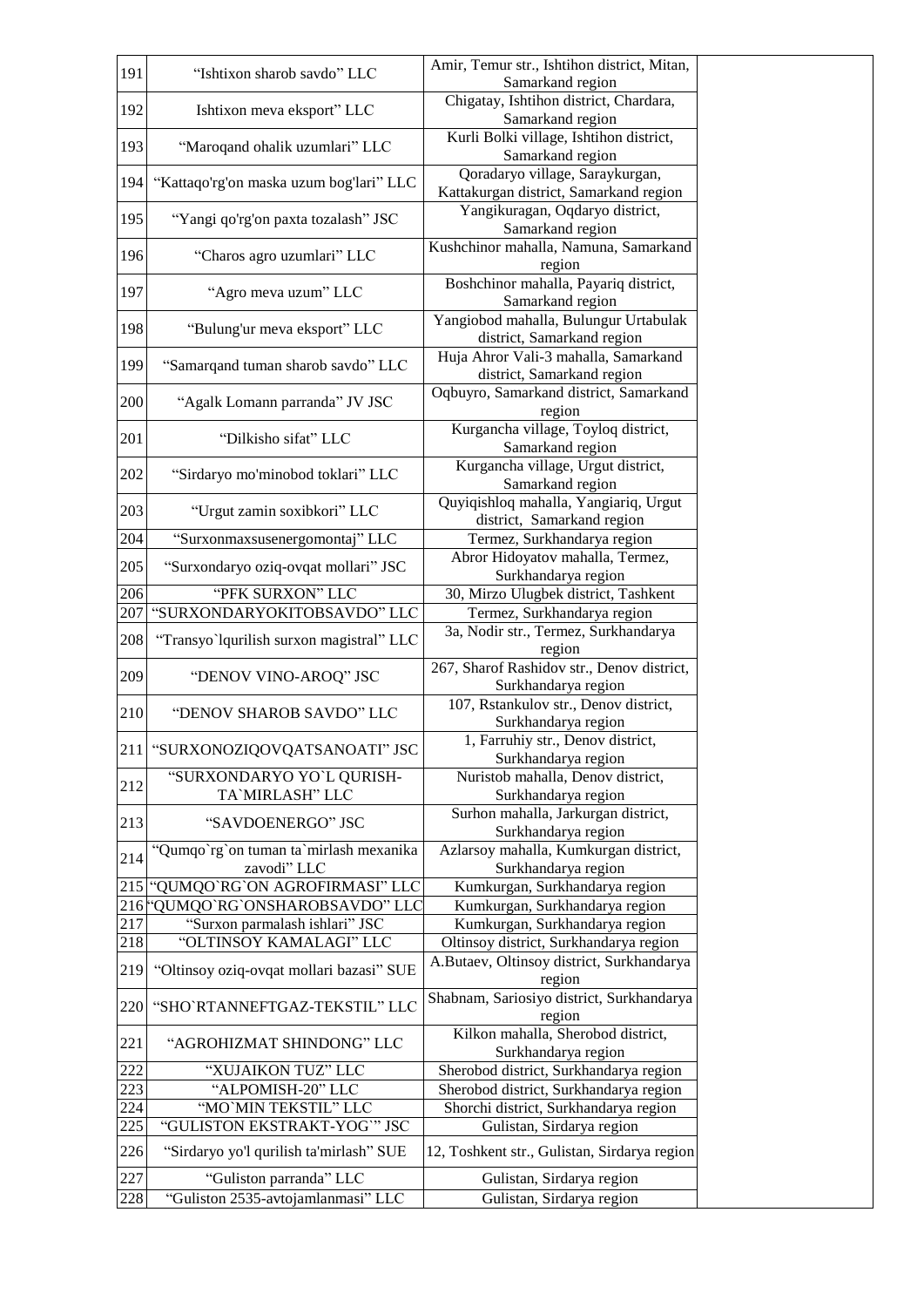| 229        | "Yangier shaxar kommunal-foydalanish                                                     | Yangiyer, Sirdarya region                                                          |
|------------|------------------------------------------------------------------------------------------|------------------------------------------------------------------------------------|
|            | boshqarmasi" LLC<br>"Boyovut paxta tozalash" JSC                                         |                                                                                    |
| 230<br>231 | "Mirzaobod anorzor uzumzorlari" LLC                                                      | Boyovut district, Sirdarya region<br>Mirzaobod district, Sirdarya region           |
|            | "Respublika usimliklarni himoya qilish                                                   | Bogiston, Mirzaobod district, Sirdarya                                             |
| 232        | kimyo vositalar bazasi" JSC                                                              | region                                                                             |
| 233        | "Mirzaobod sharob savdo" LLC                                                             | Mirzaobod district, Sirdarya region                                                |
| 234        | "Sirdaryo vino" JSC                                                                      | Sirdarya region                                                                    |
| 235        | "UNG ECONN" LLC                                                                          | Buyuk ipak yuli str., Angren, Tashkent<br>region                                   |
| 236        | "ANGREN ISSIQLIK ELEKTOR<br>STANSIYASI" JSC                                              | 4, Toshkent str., Angren, Tashkent region                                          |
| 237        | "O'ZBEKKO'MIR" JSC                                                                       | 1, Istiqlol str., Angren, Tashkent region                                          |
| 238        | "ANGREN LOGISTIKA MARKAZI" JSC                                                           | Angren, Tashkent region                                                            |
| 239        | "Y.Angren issiqlik elektr stan-siyasi" JSC                                               | Nurobod, Angren, Tashkent region                                                   |
| 240        | "STROYMAX INVEST" LLC                                                                    | Nurobod, Angren, Tashkent region                                                   |
| 241        | "UZ-PRISTA RECYCLING" LLC                                                                | Buyuk ipak yuli str., Angren, Tashkent<br>region                                   |
| 242        | "Armaturno-izolyatorniy zavod" LLC                                                       | Angren, Tashkent region                                                            |
| 243        | "O`zbekiston metallurgiya kombinati" LLC                                                 | 1 Sirdarya str., Bekobod, Tashkent region                                          |
| 244        | "BEKOBOD-SHAROB-SAVDO" LLC                                                               | 18, Memor str., Tashkent region                                                    |
| 245        | "BEKOBODSEMENT" JSC                                                                      | Bekobod, Tashkent region                                                           |
|            | 246 "Olmaliq kon-metallurgiya kombinati " JSC 53, A.Temur str., Olmaliq, Tashkent region |                                                                                    |
| 247        | "CHIRCHIQSHAROBSAVDO" LLC                                                                | 27, Boz suv str., Chirchiq, Tashkent region                                        |
| 248        | "UNGM-BIOGAZ" LLC                                                                        | 8a, Mendeleev str., Chirchiq, Tashkent<br>region                                   |
| 249        | "Zavod O'zbekhimmash" JSC                                                                | 8, Mendeleev str., Chirchiq, Tashkent<br>region                                    |
| 250        | "CHIRCHIQ QISHLOQ XO`JALIGI<br>TEXNIKASI ZAVODI" JSC                                     | 92, Navoiy str., Chirchiq, Tashkent region                                         |
| 251        | "Oxangaronshifer" JSC                                                                    | Ohangaron industrial zone, Tashkent<br>region                                      |
| 252        | "To`ytepa metall qurilmalari" JSC                                                        | Birlik, Nurafshon, Tashkent region                                                 |
| 253        | "Dalvarzin tamirlash zavodi" LLC                                                         | Bekabad district, Tashkent region                                                  |
| 254        | "CHINOZ SHAROB SAVDO" LLC                                                                | Yangi Chinaz, Chinaz district, Tashkent<br>region                                  |
| 255        | "ZILOL" LLC                                                                              | 24, Navoiy str., Nuyabuguz, O`rtachirchiq<br>district, Tashkent region             |
| 256        | "TOSHKENT SHAROB SAVDO" LLC                                                              | Toshkent yo'li str., Yuksalish mahalla,<br>O'rtachirchiq district, Tashkent region |
| 257        | "DO`STOBOD TAJRIBA" LLC                                                                  | Do'stobod, Quyichirchiq district, Tashkent<br>region                               |
| 258        | "Quyichirchiq sharob savdo" LLC                                                          | Pahtazor mahalla, Quyichirchiq district,<br>Tashkent region                        |
| 259        | "AVTOMAGISTRAL" LLC                                                                      | Bardankul, Yuqorichirchiq district,<br>Tashkent region                             |
| 260        | "KONVIN" JSC                                                                             | Gazalkent, Bostanliq district, Tashkent<br>region                                  |
| 261        | "BO`STONLIQ UZUM SERVIS" LLC                                                             | Gazalkent, Bostanliq district, Tashkent<br>region                                  |
| 262        | Birchmulla "Jewelery factory" of Scientific<br>and production association "Fonon"        | Birchmulla, Bostanliq district, Tashkent<br>region                                 |
| 263        | "CHOTQOL" JSC                                                                            | 14, Oltinsarin str., Bostanliq district,<br>Tashkent region                        |
| 264        | "Bo'stonliq tuman sharob savdo" LLC                                                      | Gazalkent, Bostanliq district, Tashkent<br>region                                  |
| 265        | "GELEON-LINK" JV LLC                                                                     | 2 tupik, Erkin Turkiston, Zangiota district,<br>Tashkent region                    |
| 266        | "Damachi sharob savdo" LLC                                                               | Bo'z suv, Zangiota district, Tashkent<br>region                                    |
| 267        | "OHANGARON UZUM AGRO" LLC                                                                | 13, F.Hodjaev central str., Ohangarob<br>district, Tashkent region                 |
| 268        | "Parkent konsalting texnik servis" LLC                                                   | Parkent, Parkent district, Tashkent region                                         |
|            |                                                                                          |                                                                                    |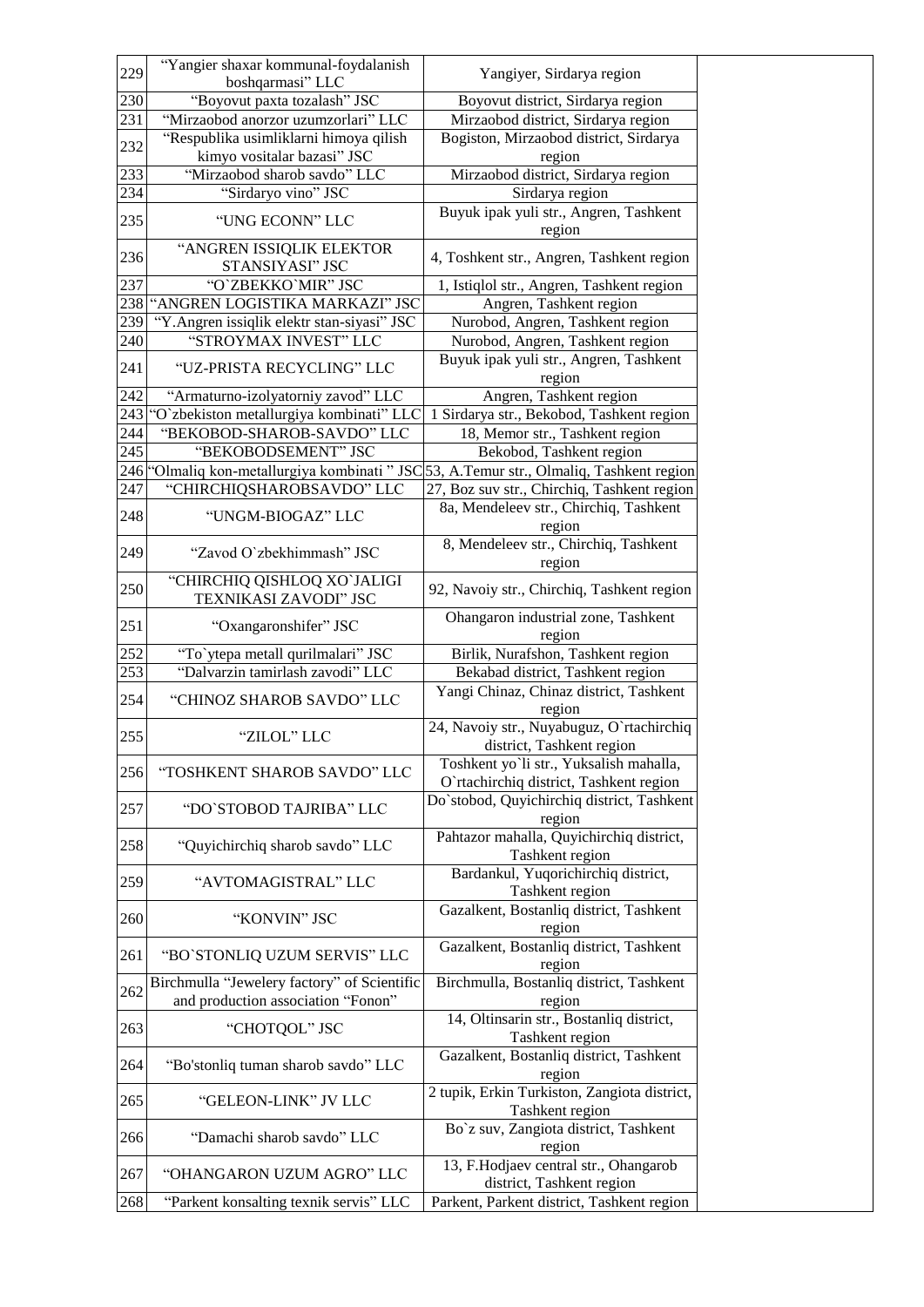| 269 | "Agro Biznes Parken" LLC                     | Zarkent, Parkent district, Tashkent region               |
|-----|----------------------------------------------|----------------------------------------------------------|
| 270 | "Yangiyul yog'-moy" JSC                      | Yangiyul district, Tashkent region                       |
| 271 | "Yangiyo'l davr agro" LLC                    | Yangiyul district, Tashkent region                       |
| 272 | "Biokimyo" JSC                               | Yangiyul district, Tashkent region                       |
| 273 | "Neogalenfarm" LLC                           | Yangiyul district, Tashkent region                       |
| 274 | "O'zbekgeofizika" JSC                        | Yangiobod, Qibray district Tashkent region               |
| 275 | "Qibray sharob savdo bazasi" LLC             | Qibray district, Tashkent region                         |
| 276 | "FAYZ MEGA MAX" LLC                          | Qibray district, Tashkent region                         |
| 277 | "4-sonli montaj boshqarmasi" JSC             | Tashgres, Qibray district, Tashkent region               |
| 278 | "Zangiota uzum maxsulot savdo" LLC           | Keles highway, Tashkent district, Tashkent<br>region     |
| 279 | "Osiyo sharob savdo" LLC                     | 12, Tinchlik str., Fergana region                        |
| 280 | "Farg'ona azot" LLC                          | 222, Promishlennaya str., Fergana, Fergana<br>region     |
| 281 | "Farg'ona Neftni qayta ishlash zavodi" LLC   | 240, Promishlennaya str., Fergana, Fergana<br>region     |
| 282 | "Farg'onadonmahsulotlari" JSC                | 93, Al-Fargoniy, Fergana region                          |
| 283 | "Neftchi professional futbol klubi" LLC      | 1, Margilan str., Fergana region                         |
| 284 | "Farg'ona pivo" LLC                          | 4, Murabiylar str., Fergana region                       |
| 285 | Farg'ona yo'l qurilish ta'mirlash" LLC       | 350, Mustaqillik str., Fergana region                    |
| 286 | "Qirguli issiqlik manbai" LLC                | 15a, Yangizamon str., Fergana region                     |
| 287 | Fergananeftximiyamontaj" LLC                 | 1, Sakkokiy, Fergana region                              |
| 288 | "Farg'ona yog'-moy" JSC                      | Fergana region                                           |
| 289 | "KVARTS" JSC                                 | Fergana region                                           |
| 290 | "Kuvasay uzumzori agrofirma" LLC             | Kuvasay, Fergana region                                  |
| 291 | "Qo'qon neftgaz parmalash ishlari" JSC       | Kokand, Fergana region                                   |
| 292 | "Kokandenergomarkaz" LLC                     | Kokand, Fergana region                                   |
| 293 | "Qo'qon yo'l qurish-ta'mirlash" LLC          | 4, Turkiston str., Fergana region                        |
| 294 | "Qo'qon mexanika zavodi" JSC                 | 1, Qogozlar str., Fergana region                         |
| 295 | "Qo'qon yog' moy" JSC                        | 84, Movarounnahr str., Kokand, Fergana<br>region         |
| 296 | "Mastona" JSC                                | 84, Turon str., Kokand, Fergana region                   |
| 297 | "Marg'ilon agroservis ta'minot" LLC          | 5, Yoshlar str., Fergana region                          |
| 298 | "Dustlik Marg'ilon" LLC                      | 65, Hiyabon str., Fergana region                         |
|     | "Bagdod tumanlararo moddiy texnika           | 55, Nematullaev str., Bagdad highway,                    |
| 299 | ta'minoti" LLC                               | Fergana region                                           |
| 300 | "Urai" LLC                                   | Hoja village, Fergana region                             |
| 301 | "Margilon ta'mirlash mexanika" LLC           | Chimkent village, Ahunbabaev district,<br>Fergana region |
| 302 | "Vodiyneftgazavtotrans" LLC                  | 63, Fergana, Fergana region                              |
|     |                                              | 255, Roshidoniy str., Rishton, Fergana                   |
| 303 | "Rishton bosh pillaxonasi" LLC               | region                                                   |
| 304 | "XORAZMYO`LQURILISH" LLC                     | 19, I.Dusov str., Khorezm region                         |
| 305 | "XORAZMSUVQURILISH" JSC                      | 1, Sanoatchilar str., Khorezm region                     |
| 306 | "Xorazm sharob savdo" LLC                    | Urgench, Khorezm region                                  |
| 307 | "QO`SHKO`PIRSHAROBSAVDO" LLC                 | 18, Yoshlik, Khorezm region                              |
| 308 | "YUGGAZSTROY" JSC                            | 9, Sanoatchilar str., Khorezm region                     |
| 309 | "Urganch sharob" JSC                         | Urgench, Khorezm region                                  |
| 310 | "Urganch yog`-moy" JSC                       | 2, I.Dusov str., Khorezm region                          |
| 311 | "Urganchkormmash" JSC                        | 26, Hankin district, Khorezm region                      |
| 312 | "Gurlankinovideo" LLC                        | 8, Mustaqillik str., Khorezm region                      |
| 313 | "Xorazm uzumi tayyorlov savdo" LLC           | Urgench, Khorezm region                                  |
| 314 | "Urganchkinovideo" LLC                       | 2, Mustaqillik str., Khorezm region                      |
| 315 | "O'ZGARISH SHAROB SAVDO" LLC                 | Jumayoz Hursandbek, Khorezm region                       |
| 316 | "YANGIARIQ PLAST" LLC                        | Yangiariq, Khorezm region                                |
| 317 | 'YANGIBOZOR-SHAROB-SAVDO" LLC                | Yangi yul mahalla, Yangibazar, Khorezm<br>region         |
| 318 | "TOSHTEMIRYO'LLOYIHA" LLC                    | Mirobod district, Tashkent                               |
| 319 | "SHARQTEHENERGOTA`MIR" LLC                   | 1-2, 40, T. Shevchenko str., Tashkent                    |
| 320 | "Boshtransloyiha" JSC                        | Mirobod district, Tashkent                               |
| 321 | "LOKOMOTIV PROFESSIONAL<br>FUTBOL KLUBI" LLC | 7, T. Shevchenko str., Tashkent                          |
|     |                                              |                                                          |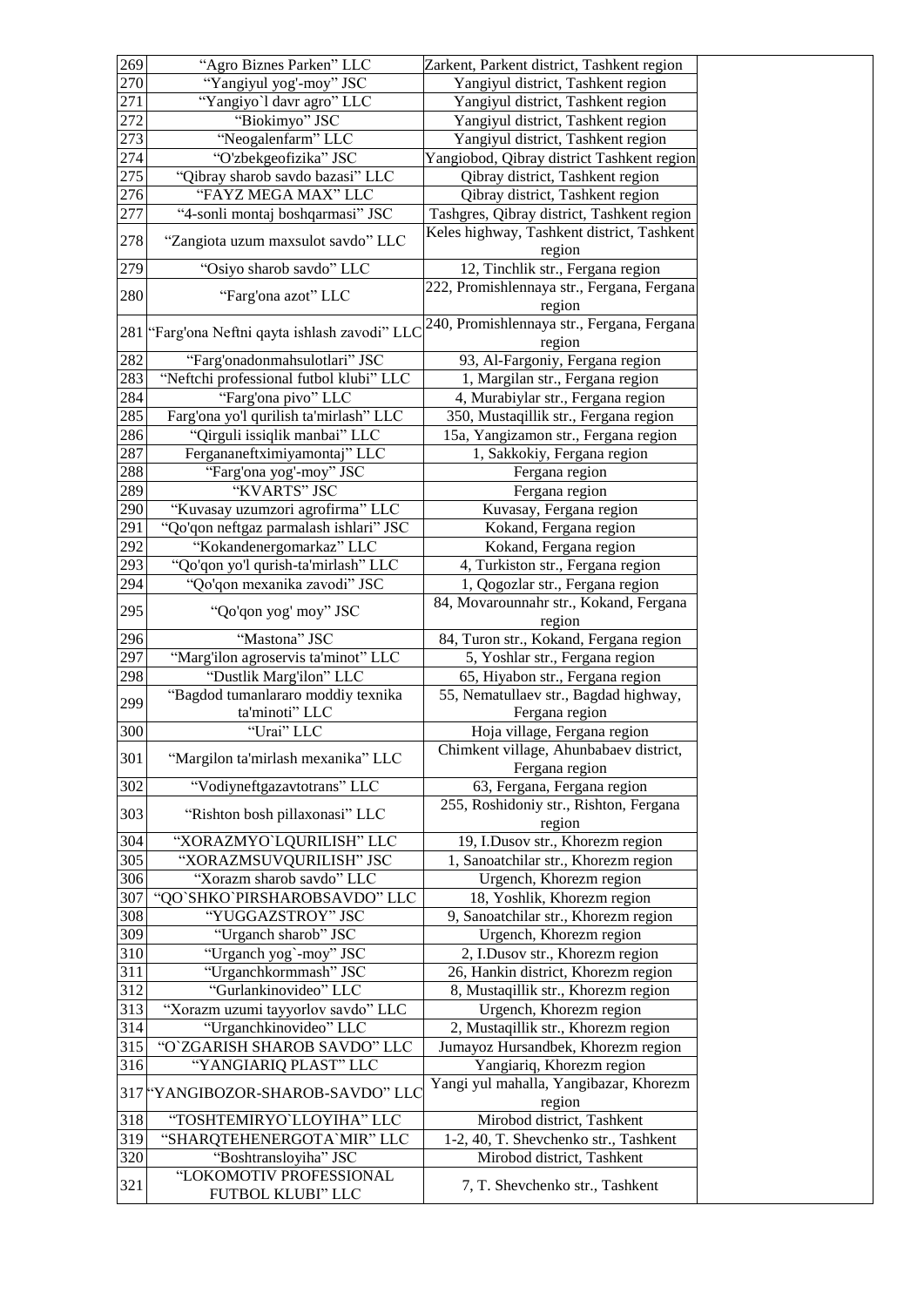| 322              | "Binolardan foydalanish direktsiyasi" SUE    | 6, Amir Temur str., Tashkent             |
|------------------|----------------------------------------------|------------------------------------------|
| $32\overline{3}$ | "O'ZAGROSANOATLOYIHA" LLC                    | Mirobod district, Tashkent               |
| 324              | "Toshkent uy-joylarga davlat orderlari va    | 6, Amir Temur str., Tashkent             |
|                  | malumotnomalar berish markazi" SUE           |                                          |
| 325              | "BIZNES-DAILY MEDIA" LLC                     | Mirobod district, Tashkent               |
| 326              | "O'zavtosanoat" JSC                          | 13, Amir Temur str., Tashkent            |
| 327              | "Issiqlikelektrloyiha" JSC                   | Mirobod district, Tashkent               |
| 328              | "Sharq" JSC                                  | Mirobod district, Tashkent               |
| 329              | "Uztrade" JSC                                | 1, Islom Karimov str., Tashkent          |
| 330              | "O'zdonmahsulot" JSC                         | Mirobod district, Tashkent               |
| 331              | "O'zagrokimyohimoya" JSC                     | 77, Nukus str., Tashkent                 |
| 332              | "O'zbekiston temir yo'llari" JSC             | 7, T. Shevchenko str., Tashkent          |
| 333              | "QISHLOQ QURILISH INVEST" LLC                | 36, Shahrisabz str., Tashkent            |
| 334              | "Uzbekistan airways" JSC                     | 41, Amir Temur str., Tashkent            |
| 335              | "Uzbekistan airports" JSC                    | 41/4, Mirabad str., Tashkent             |
| 336              | "Foton" JSC                                  | Mirobod district, Tashkent               |
| 337              | "MARKAZ SHAROB SAVDO" LLC                    | 24, Fargona yuli str., Tashkent          |
| 338              | "MT-INVEST-IMPEKS" LLC                       | 73a, Nukus str., Tashkent                |
| 339              | "O'zbekoziqovqatholding" JSC                 | Mirobod district, Tashkent               |
|                  | "Elektron onlayn-auktsionlarni tashkil etish |                                          |
| 340              | markaz" SUE                                  | Mirobod district, Tashkent               |
| 341              | "O'zprommashimpeks" JSC                      | 107, Mustaqillik str., Tashkent          |
| 342              | "O'zinterimpeks" JSC                         | 59, Mustaqillik str., Tashkent           |
| 343              | "O'zmarkazipmeks" JSC                        | 59, Mustaqillik str., Tashkent           |
| 344              | "O'zog'irsanoatloyiha" JSC                   | 88, Mustaqillik str., Tashkent           |
| 345              | "ELSIS-KLIRING" LLC                          | 107, Mustaqillik str., Tashkent          |
| 346              | "O'ZTIBLOYIHA" LLC                           | 71, Mustaqillik str., Tashkent           |
| 347              | "RILK Qurilishmashlizing"JSC                 | Mirzo-Ulugbek district, Tashkent         |
| 348              | "Markazsanoateksport" JSC                    | 107, Mustaqillik str., Tashkent          |
| 349              | "Central securities depository" SUE          | 107, Mustaqillik str., Tashkent          |
| 350              | "Toshkent" JSC RSE                           | Mirzo-Ulugbek district, Tashkent         |
| 351              | "Elsis-savdo" JSC                            | 107, Mustaqillik str., Tashkent          |
| 352              | "Shayxontoxur sharob savdo" LLC              | 73, Mirzo-Ulugbek str., Tashkent         |
| 353              | "NEFTGAZME`YOR" LLC                          | 32a, Mirzo-Ulugbek str., Tashkent        |
| 354              | "O'zbekekspertiza" JSC                       | 51, Parkent str., Tashkent               |
| 355              | "O'zagrosanoattexholding" JSC                | 434, Buyuk ipak yuli str., Tashkent      |
| 356              | "YO'L-LOYIHA BYUROSI" LLC                    | 68a, Mustaqillik str., Tashkent          |
| 357              | "Mulk sarmoya brokerlik uyi" JSC             | 107, Mustaqillik str., Tashkent          |
| 358              | "Ipoteka Bank" JSCB                          | 30, Shahrisabz str., Tashkent            |
| 359              | "Elektrqishloqqurilish" JSC                  | 274, Buyuk ipak yuli str., Tashkent      |
| 360              | "Maxsusyo'lqurilish" LLC                     | 68a, Mustaqillik str., Tashkent          |
| 361              | "MARK AND CONTROL SYS" LLC                   | 17, Buyuk ipak yuli str., Tashkent       |
| 362              | "Issiqlik elektr stantsiyalari" LLC          | 6 Istiqlol str., Tashkent                |
| 363              | "RESPUBLIKA MULK MARKAZI" LLC                | Mirzo-Ulugbek district, Tashkent         |
| 364              | "MAXSUSBUTLASHGAZ' LLC                       | 21, Olmachi str., Tashkent               |
| 365              | "O'zneftgazinformatika" JSC                  | 32a, Mirzo-Ulugbek str., Tashkent        |
| 366              | "Neft-ta'minot" JSC                          | 14, Katta darhon str., Tashkent          |
|                  | "TOSHKENT QISHLOQ XO`JALIGI                  |                                          |
| 367              | TEXNIKASI ZAVODI" JSC                        | 434, Buyuk ipak yuli str., Tashkent      |
| 368              | "Matbuot tarqatuvchi" JSC                    | 2, 1-blind alley, A.Temur str., Tashkent |
| 369              | "O'zbekiston pochtasi" JSC                   | 1, Oloy str., Tashkent                   |
| 370              | "Uzmed-Lizing" JSC                           | Yunusabad district, Tashkent             |
|                  | "Toshshahartransxizmat" JSC                  |                                          |
| 371              |                                              | 6, 1-blind alley, A.Temur str., Tashkent |
| 372              | "O'zbekiston MET" JSC                        | 6, Istiqlol str., Tashkent               |
| 373              | "O'zbektelekom" JSC                          | 97, A.Temur str., Tashkent               |
| 374              | "ALSKOM" JSC                                 | 109, A.Temur str., Tashkent              |
| 375              | "Avtoyo'lmexanizatsiya" LLC                  | 42, Ziyolilar str., Tashkent             |
| 376              | "O'zsanoateksport" JSC                       | 107, A.Temur str., Tashkent              |
| 377              | "OPEN ROAD INVESTMENTS" LLC                  | 2-39, c-5, Tashkent                      |
| 378              | "Hududiy elektr tarmoqlari" JSC              | Yunusabad district, Tashkent             |
| 379              | "O'zmahsusmontajqurilish" JSC                | 25, A.Temur str., Tashkent               |
| 380              | "SPI AND OWT" JV LLC                         | 17, Zarafshon str., Tashkent             |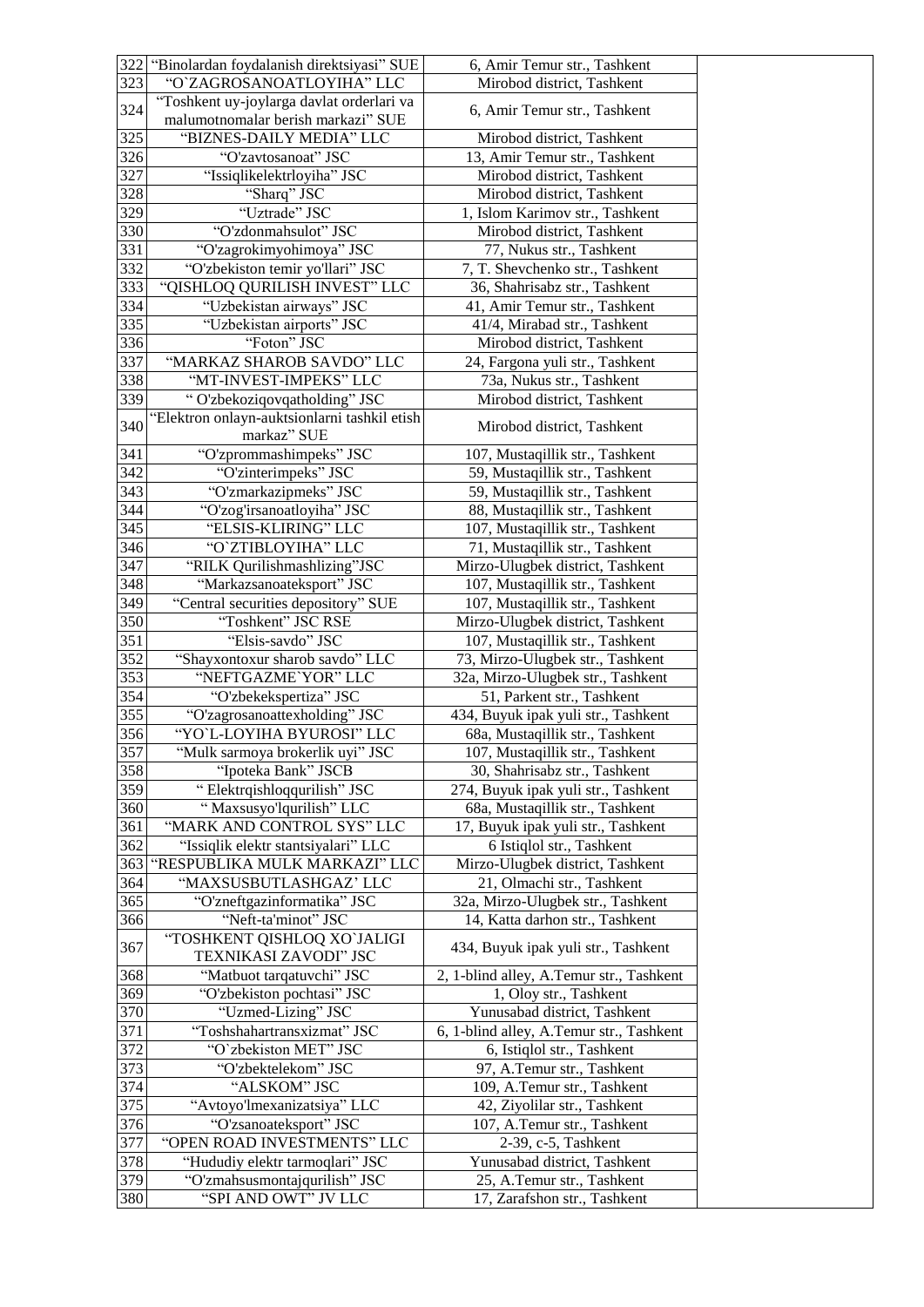| 381              | "O'ZIMPEKSALOQA" LLC                       | 7a, Bogishamol str., Tashkent                   |
|------------------|--------------------------------------------|-------------------------------------------------|
| 382              | "UZ-PRISTA" JV LLC                         | 93a, Sh.Rashidov str., Tashkent                 |
| 383              | "O`ZSUVTA`MINOT" JSC                       | 1, Niyozbek yuli str., Tashkent                 |
| 384              | "Toshuyjoyliti" JSC                        | 43, Bogsaroy str., Tashkent                     |
| 385              | "Moddiy-texnika ta`minoti bazasi" LLC      | 8a, Sh.Rustaveli str., Tashkent                 |
| 386              | "O`zqurilishmaterialsavdo" LLC             | 68a, Tafakkur str., Tashkent                    |
|                  | "Neft va gaz konlari geologiyasi hamda     |                                                 |
| 387              | qidiruv institute" JSC                     | 114, Sh.Rustaveli str., Tashkent                |
| 388              | "ELEKTRTARMOQQURILISH" JSC                 | 19, Glinka str., Tashkent                       |
| 389              | "Sredazenergosetproekt" JSC                | 41, Sh.Rustaveli str., Tashkent                 |
| 390              | "O'zpaxtasanoat" JSC                       | 8a, Sh.Rustaveli str., Tashkent                 |
| 391              | "TURON ONIKS" LLC                          | 68a, Tafakkur str., Tashkent                    |
| 392              | "O'ztransgaz" JSC                          | 31a, Yusuf Hos Hojib str., Tashkent             |
| 393              | "COSCOM" LLC                               | 118, V.Vohidov str., Tashkent                   |
| 394              | "TASHELECTRONICS" LLC                      | 9, Bratislava str, Tashkent                     |
| 395              | "Silk Road Insurance" IC JSC               | 74, Bobur str., Tashkent                        |
| 396              | "Madad sug'urta agentligi" JSC             | 53, Sh.Rustaveli str., Tashkent                 |
| 397              | "NEFTGAZDEPOZIT" LLC                       | 5 yakkasaroy str., Tashkent                     |
| 398              | "Toshgiprogor" LLC                         | Shayhontahur district, Tashkent                 |
| 399              | "SUVSANOATFUQAROLI" LLC                    | 44, A.Navoiy str., Tashkent                     |
| 400              | "QISHLOQQURILISHLOYIHA" LLC                | 7, A.Qodiriy str., Tashkent                     |
| 401              | "PAXTAKOR FUTBOL KLUBI" LLC                | 98a, I.Karimov str., Tashkent                   |
| 402              | "VINAGROIMPEX" LLC                         | Shayhontahur district, Tashkent                 |
| 403              | "Uzbek commodity exchange" LLC             | 77, Bobur str., Tashkent                        |
| 404              | "Sport sog'lomlashtirish markazi" SUE      | Shayhontahur district, Tashkent                 |
| 405              | "O'zkimyosanoat" JSC                       | Shayhontahur district, Tashkent                 |
| 406              | "Yoshlar» teleradiokanali" JSC             | 69, A.Navoiy str., Tashkent                     |
| $40\overline{7}$ | "O'zagrolizing" JSC                        | 4-a, Abay str., Tashkent                        |
| 408              | "DORI-DARMON" JSC                          | Shayhontahur district, Tashkent                 |
| 409              | "O'zagroeksport" JSC                       | 41, Beruniy str., Tashkent                      |
| 410              | "O'zsuvloyixa" JSC                         | 1, Labzak str., Tashkent                        |
| 411              | "O'zagroservis" JSC                        | Shayhontahur district, Tashkent                 |
| 412              | "SHAROBSOZ" LLC                            | 6, Abay str., Tashkent                          |
| 413              | "Xalqaro kitob savdosi markazi" LLC        | 30, A.Navoiy str., Tashkent                     |
| 414              | "Tashkent insurance group" LLC             | Shayhontahur district, Tashkent                 |
| 415              | "UZGIP" LLC                                | Shayhontahur district, Tashkent                 |
| 416              | "KITOBSAVDO" LLC                           | 30, A.Navoiy str., Tashkent                     |
| 417              | "BLKTB-MEVASABZAVOT" LLC                   | Vodniy blind alley, T.Tula str., Tashkent       |
| 418              | "MARKAZIY IPPODROM" JSC                    | Chilanzar district, Tashkent                    |
| 419              | "Toshneftegazqurilish" JSC                 | Chilanzar district, Tashkent                    |
| 420              | "Privatinformsistem" SE                    | 55, O`zbekiston str., Tashkent                  |
| 421              | "Fonon davlat ilmiy ishlab chiqarish       | 50, Kichik khalqa yo`li str., Tashkent          |
|                  | korxonasi" SE                              |                                                 |
| 422              | "Informatsion-Konsalting xizmat ko'rsatish | 55, O`zbekiston str., Tashkent                  |
|                  | byurosi" SE                                |                                                 |
| 423              | "Milliy multilisting tizimi" SE            | 55, O`zbekiston str., Tashkent                  |
| 424              | "Energozash'ita-silver star" LLC           | 23, Bunyodkor str., Tashkent                    |
| 425              | "FK BUNYODKOR" LLC                         | 47, Bunyodkor str., Tashkent                    |
| 426              | "TOSHKENT-OTCHOPARI" LLC                   | 47, Bunyodkor str., Tashkent                    |
| 427              | "SOVPLASTITAL" JSC                         | 29a, Bunyodkor str., Tashkent                   |
| 428              | "Chilonzor tuman sharob-savdo" LLC         | 44g, Bunyodkor str., Tashkent                   |
| 429              | "Orgres" JSC                               | 190, Muqimiy str., Tashkent                     |
| 430              | "Kafolat sug'urta kompaniyasi" JSC         | Mustaqillik maydoni-5, Tashkent                 |
| 431              | "O'zagrosug'urta" JSC                      | 61/2, Chilanzar-19, Tashkent                    |
| 432              | "NEFTGAZMONTAJ" LLC                        | 47, Bunyodkor str., Tashkent                    |
| 433              | "HUDUDGAZTA`MINOT" JSC                     | 98, Muqimiy str., Tashkent                      |
| 434              | "DRUPA-DESIGN" LLC                         | 7a, Sugdiyona str., Tashkent                    |
| 435              | "O'RTA OSIYO TRANS" JSC                    | 24, S.Olimov str., Tashkent                     |
| 436              | "CENTRAL ASIA MEGASTAR" LLC                | 354-360, $3^{rd}$ floor, International airport, |
|                  | "4- son ta'mirlash qurilish yig'ish        | Tashkent                                        |
| 437              | boshqarmasi" LLC                           | 3, S.Tolipov str., Tashkent                     |
|                  |                                            |                                                 |